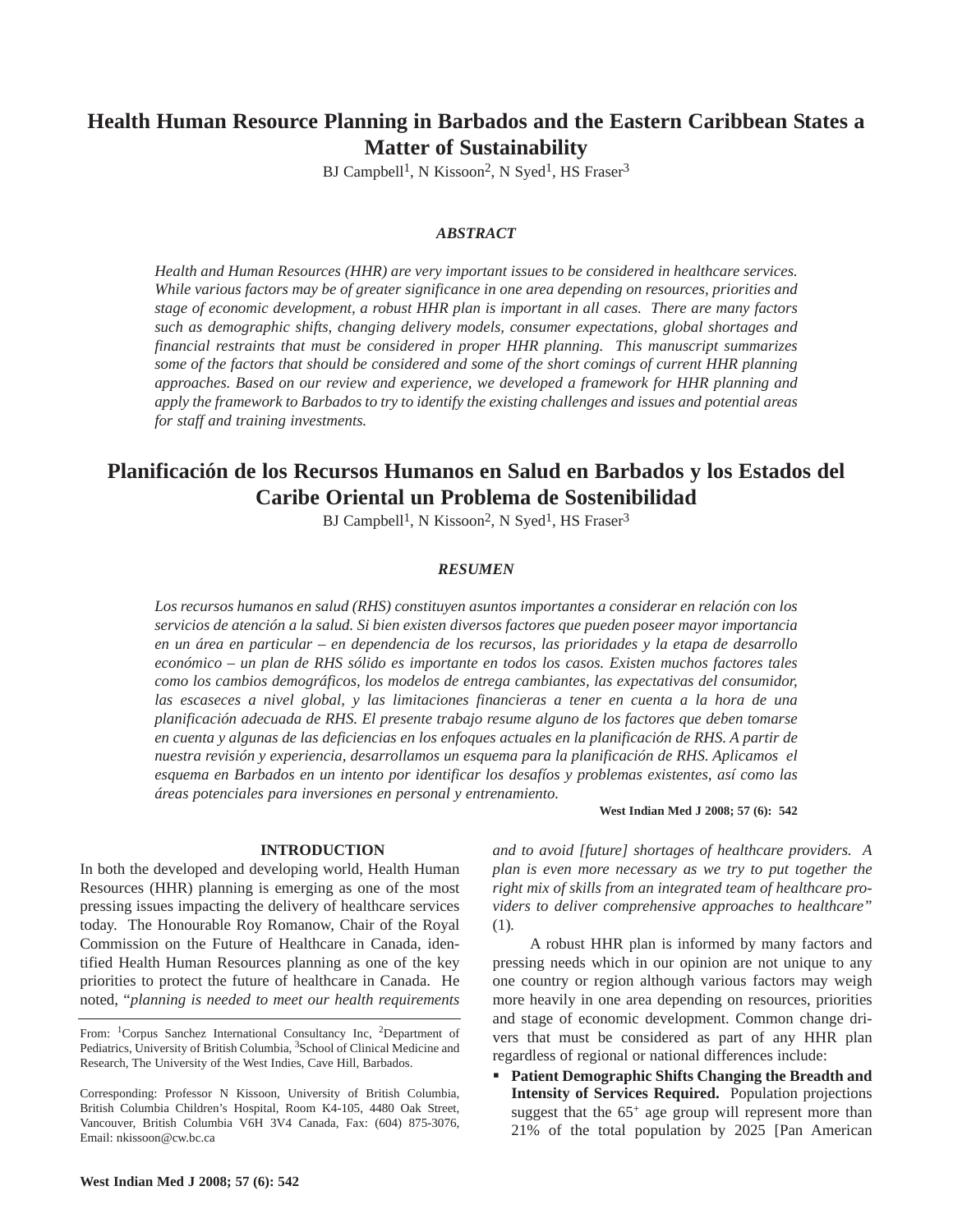Health Organization, 2005] (2). This group typically consumes disproportionate healthcare and as they grow in size the demands on the hospital system to respond will be dramatic. Furthermore, the percentage of the popu-lation who are working age (and therefore contributing to the tax base) will decrease, placing additional financial strain on the public purse.

- **Transforming Care Delivery Models to Meet Population Needs.** In the developed world, governments are struggling to understand how to respond to issues that are affecting the underlying health status of the population. Most, like Barbados, have long recognized the issues of chronic disease management and are focussing their efforts and resources on delivering additional services in the community to improve the delivery of primary healthcare.
- **Changing Consumers' Expectations.** The public is better informed than ever and are placing additional demands on providers as they take a more active role in their own care, with increased expectations of specialist care.
- **Global Shortages of Healthcare Professionals.** Virtually all countries are experiencing unprecedented shortages in almost all of the health professions, a situation that will only become more severe with the impending retirements within the baby boom generation. These problems are compounded in developing countries, firstly by the brain drain of health professionals to more developed countries, especially the United States of America (USA); secondly, slow or under-funded response by local training institutions to local needs; and thirdly, mismatch between training and creation of new posts.
- **Increased Pressure on Public Treasury to Support Healthcare.** In most countries with a social medicine model, healthcare represents the largest single draw on the public treasury and annual demands for growth in healthcare spending have typically outpaced the growth in public revenues.

Proper HHR planning is essential to respond to the all of the above issues and must be an immediate priority to ensure long term sustainability of the healthcare systems in most countries.

Cognizant of the importance of HHR, a project to evaluate the challenges facing Barbados and the Eastern Caribbean States, and particularly to guide medical specialty training needs for the regions, was undertaken. This paper summarizes some of the key shortcomings of current HHR planning approaches, develops a framework for HHR planning, applies the framework to Barbados to identify existing challenges, issues and potential areas for staffing and training investments.

## **METHOD**

In the summer of 2006, the School of Clinical Medicine and Research, The University of the West Indies, along with its planning partners – the Ministry of Health, the Queen Elizabeth Hospital (QEH) and the Barbados Community College (BCC) – agreed to undertake a preliminary planning project to better understand the current and potential future Health Human Resources (HHR) challenges facing Barbados, and to better plan postgraduate medical training by the School and the QEH, and allied health professional training by the BCC. Dr Niranjan Kissoon, a UWI alumnus and a Canadian based consulting firm – Corpus Sanchez International (CSI) Consultancy Inc. – were approached to lead the review.

After review of various background papers and materials, the consulting team came to Barbados in the fall of 2006 to initiate a series of meetings with key stakeholders to develop a baseline understanding of the issues and gather additional data and information to support the review. Individuals interviewed included members of the government, senior staff at The University of the West Indies, senior executives at the Queen Elizabeth Hospital, faculty of the BCC, representatives from the European Union working in Barbados, heads of departments and several key members of the medical and allied health professional staff.

Following this meeting, the team completed an extensive literature review, requested additional information and began to collate its findings and preliminary recommendations. This process culminated in the development of a draft report which was presented to Professor Fraser, Dean of the School of Clinical Medicine and Research, in late summer of 2007. The team then came back to Barbados to meet with key leaders and review the initial findings to obtain feedback on, and clarification of issues, in order to finalize the report and assist in developing options for moving forward.

## **Literature Review Identifies a Shortfall in Current Planning Methodology**

To support the review team's deliberations, a review of current literature on HHR planning was completed. The review suggested that within the healthcare industry, regardless of the countries examined, HHR planning remains a complex process that is not fully understood and is generally poorly done. Factors that may contribute to this poor planning include limited focus, incomplete or partial data related to human resources supply or projected service demands, competing interests and a general lack of appreciation of the importance of HHR strategic planning.

The literature review also revealed a significant shortfall in the planning methodology applied by most jurisdictions. Bloor and Maynard (3) point out "*the planning of supply of and demand for human resources in healthcare is a neglected topic characterized by significant methodological weaknesses which have been discussed for decades but not resolved*." Many countries rely on major immigration while other countries are the helpless victims of emigration and a "*brain drain*".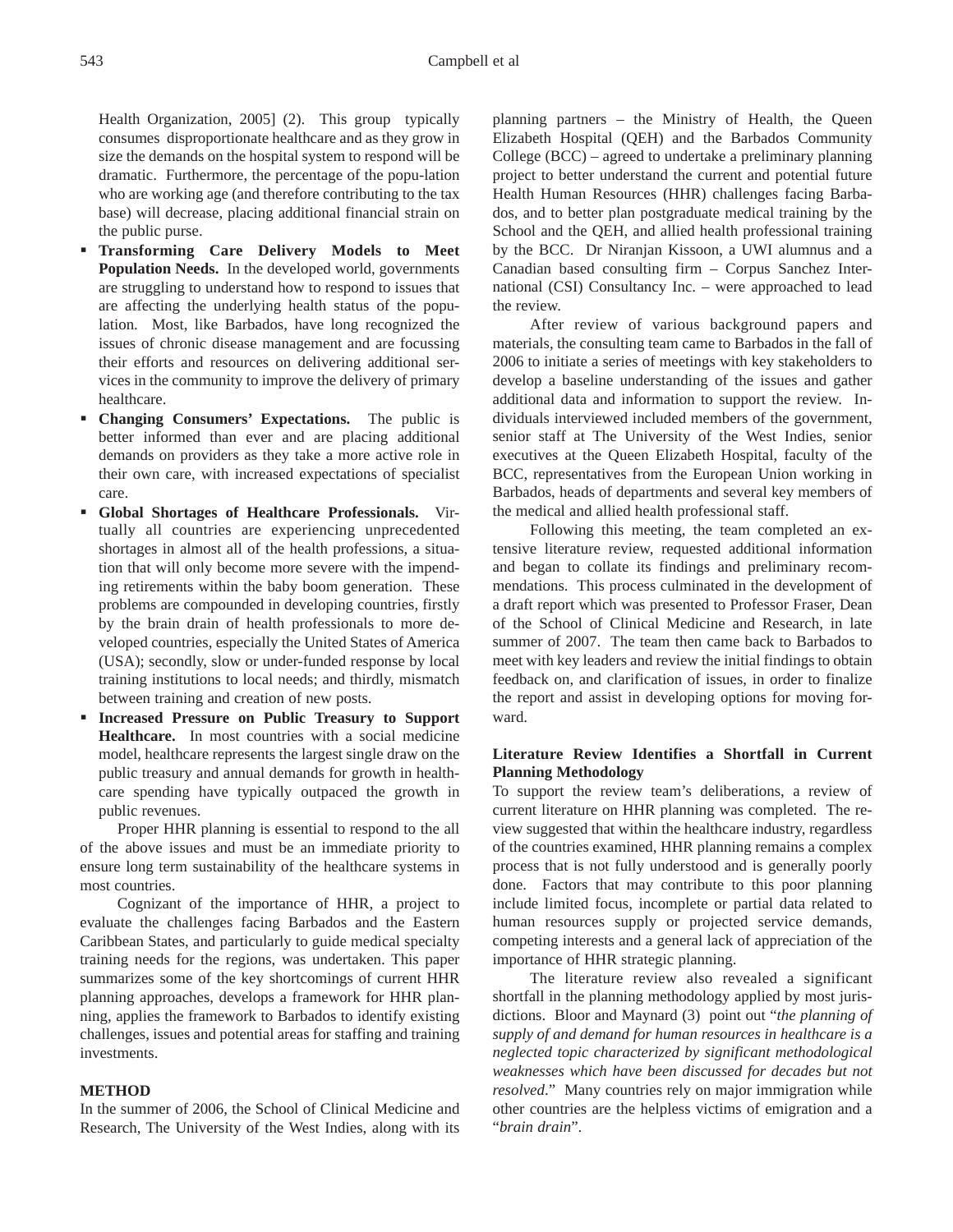## **Building a New Planning Model to Manage HHR Challenges**

To build an effective HHR plan, planning must start from the position of clearly understanding the unique needs of the population, the resulting priorities and a quantification of the current and forecasted demand for services.

Health and Human Resources planning must also incorporate a clear understanding of the needs of the providers in order to influence access to the limited professional resources available. A report conducted for the Commission on the Future of Healthcare in Canada, by the Canadian Policy Research Networks Fooks (4), identified four key shifts in thinking that need to occur for HHR planning to be more effective. These include: HHR planning must be done from the perspective of population health needs, leverage national, inter-sectoral and inter-agency cooperation, support a teambased provider model and enable system-based supportive solutions.

 Furthermore, Connolly (5) notes that most HHR planning efforts fail to consider the broader context of the healthcare system and the inter-relationships of various healthcare teams who deliver healthcare services. Existing inefficiencies may not be considered, nor the impact of advances in technology and anticipated changes in service delivery.

To support ongoing HHR Planning, the following twostep framework has been developed to guide decisionmaking. The first step involves designing the HHR plan by understanding the needs of the population, understanding the needs of providers in order to influence access to the providers and building cooperative relationships to position and support the HHR plan implementation. The second step involves investigating the use of integrated care team delivery models, leveraging innovative solutions that incorporate system-based solutions to increase the effectiveness and efficiency of resources available, and ongoing refinement and evaluation of the HHR model (Fig. 1).

## **Applying the HHR Framework: Areas for Consideration by Barbados**

The first step of the HHR Planning Framework was applied to findings from the Barbados study to understand the urgency and issues associated with HHR planning. Barbados, in collaboration with its ECS partner nations, should develop formal processes to make its planning processes more robust and more linked to underlying needs of the population(s) it serves. The key issues that need to be addressed include:

 **Population Needs** *versus* **Post Management.** Expansion of the number of healthcare providers will need to be done using a balanced approach that acknowledges the economic realities of Barbados and the wider healthcare provision opportunities, *eg* in health tourism, especially towards Canada and the USA. Under the



Fig. 1**:** Refinement and evaluation of a Health and Human Resources model

current system, additional posts would be required to address some of the immediate/urgent priorities for expansion, but this will require an increase in health dollars or a realignment of existing dollars to fund new posts. This may be a diffi-cult challenge in the short term, but one that the system must address as the population increases and the pro-portion of the population over 65 years increases. These two changes alone will place unprecedented pressure on the system for more clinicians – medical, nursing and allied health professionals – to meet the needs of the population. To support this pressure, clarity around the supply of staff must be accurate, available, accessible and timely.

- **Planning Models Must Reflect Needs and Priorities.** The Government of Barbados will need to engage its healthcare providers and the University in planning processes to define needs and gain agreement on priorities for specialty training that are to be funded from limited public resources and/or University-funded sources.
- **New Financial Models May Be Required.** Creative models for public-private partnerships and other mechanisms to increase academically focussed resources will need to be considered as part of an overall strategy to expand the number of practitioners. The emergence of a new private hospital is one option, but another option may be to look to internationally-based organizations that are prepared to fund positions in developing coun-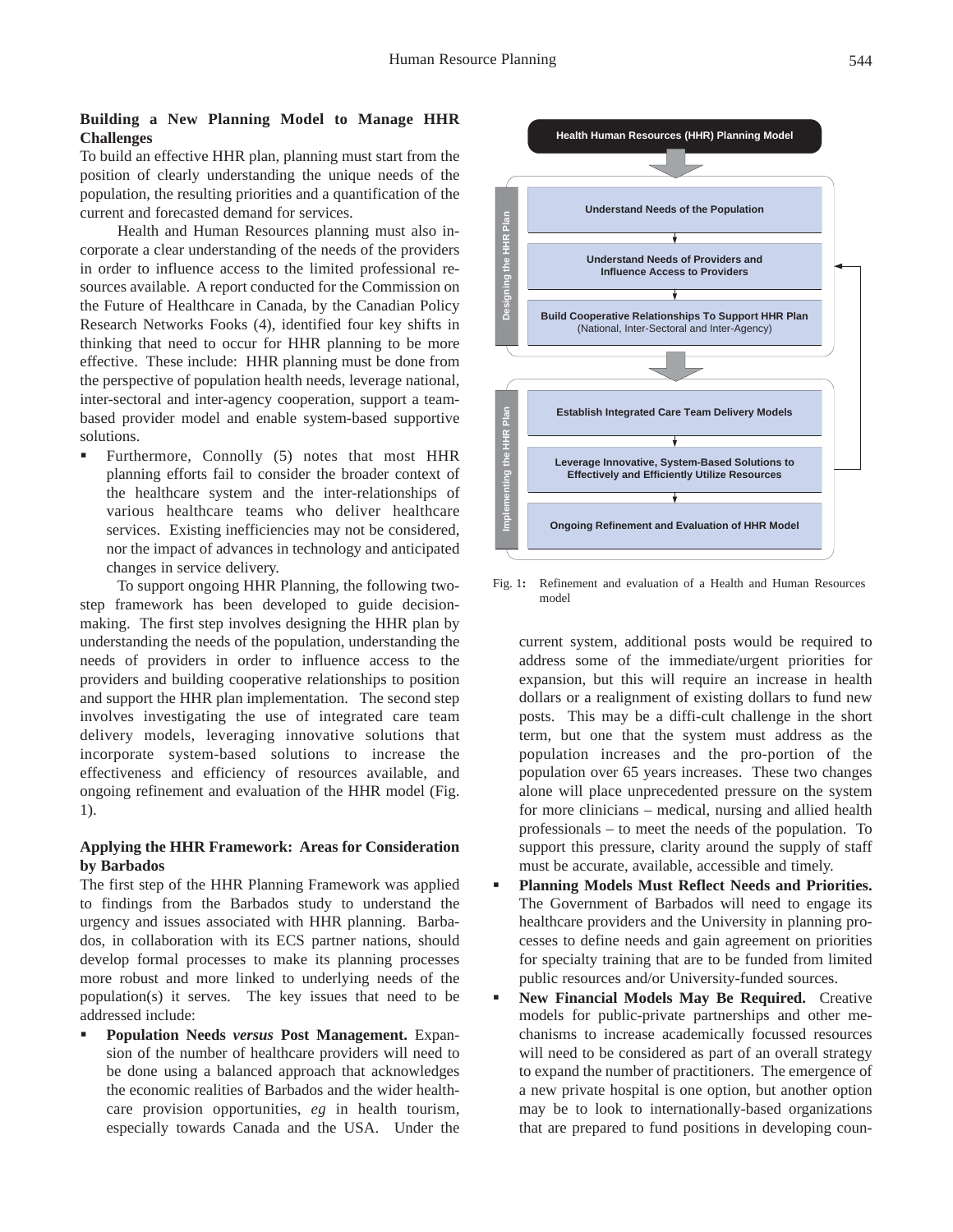tries to support training and retention of physicians. Other options include building new, innovative and stronger relationships with the University, to ensure expansion and on-going, sustainable training programmes.

- **Leverage Innovative Care Delivery Models.** Given limited resources, developing new and innovative models for delivery of care and services will be essential. Examples include: restructuring of care delivery teams to ensure that professional staff time is utilized as efficiently as possible, maximizing the use of ambulatory care to deliver services, strengthening linkages between the QEH and community based services and developing outreach service delivery models so that people who live outside Bridgetown, and on a large scale, outside Barbados, can receive the required follow-up care as close to home as possible.
- **Partnerships with other Eastern Caribbean States (ECS) should be investigated.** An expanded referral centre role to other ECS represents an important mechanism to increase resources and expand the number of posts in key areas. We urge Barbados to consider options for, and barriers to, working together with their sister states and to pursue strategies to enable expansion to reflect the needs of a broader population base. This will help to provide the critical mass necessary to expand the services offered at the QEH, provide essential services to other Caribbean (ECS) countries, health tourism services to North America and potentially earn significant revenue.
- **Leveraging Technology Based Solutions.** Technical infrastructure such as electronic patient care systems, computerized physician order entry, electronic medication administration records, electronic based scheduling and registration may change how healthcare is delivered in the future. Another technology that is showing promise for changing and improving care delivery is Telemedicine. For patients and their families, telemedicine eliminates time, distance and geography as barriers to healthcare. For healthcare professionals and institutions, telemedicine enhances the coordination of service delivery across the continuum of care. Given the broad nature of the large geographic area served by the UWI campuses and teaching hospitals, video conferencing and advanced information communication technologies may be leveraged to deliver clinical, education and other services in a secure, reliable and responsive manner.

## **Establishing a Starting Point: Areas for Potential Increases in HHR Investment**

Given the limitations surrounding planning methodologies, an HHR review needs to consider a blended approach to identify potential areas for consideration as investment priorities. Considerations related to physicians, nursing and allied health are outlined in this section.

Physician HHR planning is impacted by four themes: current and emerging health needs, the potential impact on demand related to demographic shifts, international comparisons of the population/provider ratios and the need to ensure critical mass for sustainable provider models. Each of these is briefly summarized below:

- **Health Needs of the Population.** All of the literature states that HHR planning must be grounded in meeting the highest priority needs to improve the population's underlying health status. Barbados, like other countries in the ECS such as St Lucia, is to be congratulated for the work done to date to understand the key health issues facing the population, as well as for the investments previously made in services aimed at better management of non-communicable chronic diseases, primary care and related services. Also, we note that the World Health Organization identifies oral health as a critical priority in developing countries, especially for socially disadvantaged or marginalized populations.
- **Demographic Shifts of the Population.** As previously noted, the key demographic issue in Barbados and the other ECS is the projected increase in the population cohort aged 65 years and above. This population has significant underlying health issues and can be expected to place increasing demands on the system for many years. In addition, issues associated with managing health issues in the frail elderly are becoming increasingly complex (*eg* dementia, co-morbidities) and new models and skills may be required. One potential model to consider is the increased role that geriatricians can play in serving this population. Barbados currently has one geriatrician. This will not be adequate for the future and should be considered a priority area for increased investment.
	- **Existing Population/Provider Ratio References.** This is the most common model used for HHR planning and focusses on current and projected needs for providers based on a target ratio of providers to serve the population. The ratios are expressed in one of two ways: providers per 1000 people or population per provider. The consulting team looked at databases available from the World Health Organization (WHO) and found that there is significant variability between countries, and that variability does not appear to be directly correlated with the country's wealth. In a sample of 14 countries (both developed and developing) with GDP per capita levels that range from  $8<sup>th</sup>$  (US) to  $83<sup>rd</sup>$  (Dominican Republic) in the world, the range in physicians per 1000 people ranges from a high of 2.56/1 000 (US) to a low of 0.79/ 1000 (Trinidad and Tobago). Barbados was 8th in the list at 1.45/1000 and represents a GDP that is 42nd in the world (Fig. 2). While these differences need to be analyzed in more depth to draw any definitive conclusions, they do show that different models exist despite wealth. The consulting team then shifted the focus to looking at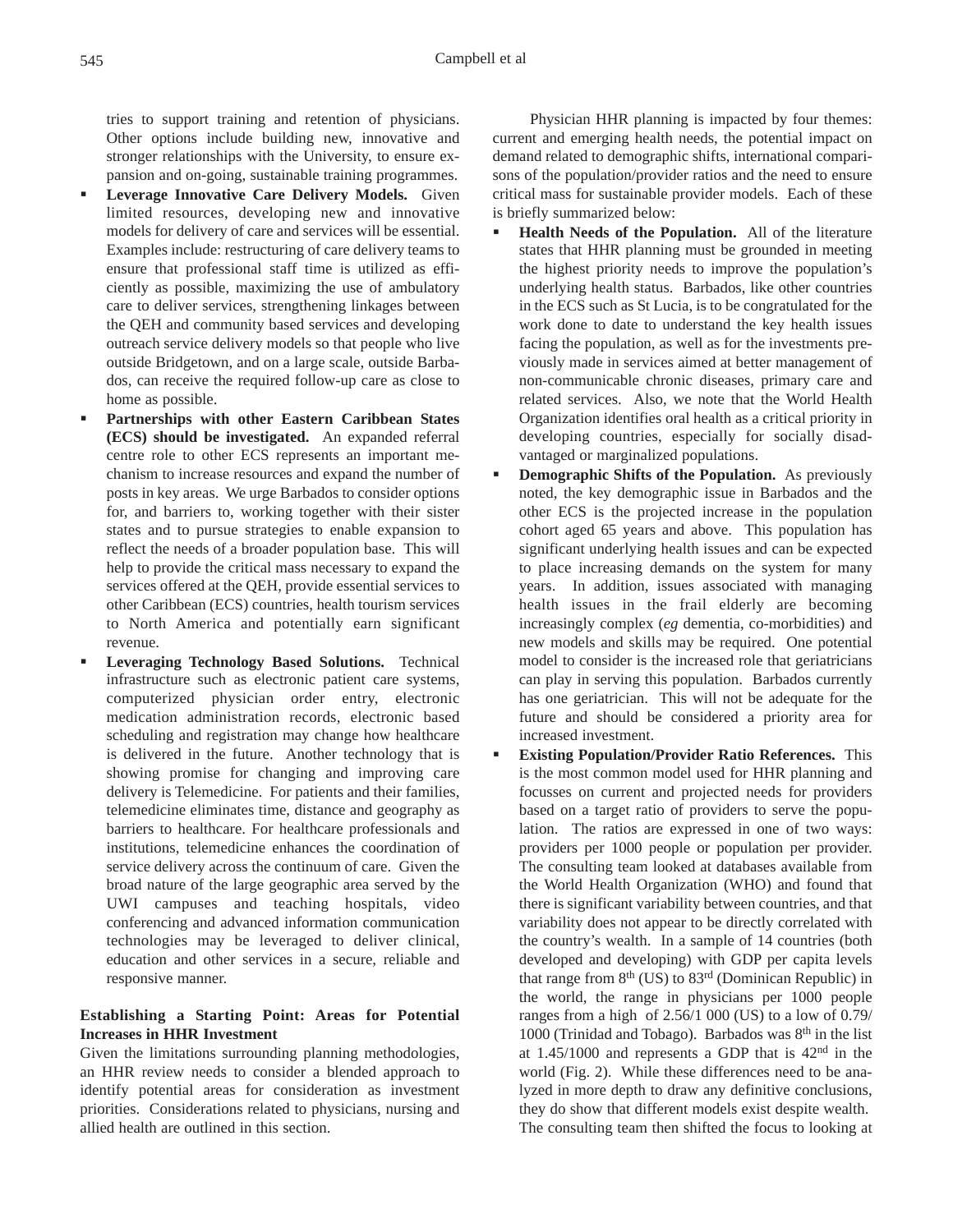

Fig. 2**:** Comparison of physician numbers and GDP of countries.

detailed comparisons between Barbados and another country. For that comparison, we chose Canada  $(14<sup>th</sup>$  in GDP and therefore a mid-range developed country). As Barbados has a national vision to create *"a fully developed society that is prosperous, socially just and globally competitive",* this suggests a goal of *becoming first world*, so a developed country seemed to be an appropriate starting point for discussion because of the four developed countries at the top of the list above, Canada is last in the number of providers/1000 people, making it a potentially more reasonable starting point for comparison, and perhaps suggesting more realistic and achievable targets. Also, its underlying political and social systems are very similar and parts of Canada (*eg* Atlantic Canada) exhibit very similar demographic, population health and economic characteristics to Barbados.

 **Impacts of Critical Mass Requirements.** There are a number of specialties where Barbados may not have

adequate critical mass of providers to ensure long term sustainability. Many of these were also flagged under ratios.

Using Canada as a comparator, the following specialties were identified as having the largest variance from the current Canadian models (*ie* would require the highest percentage increase in staff positions to have staffing levels similar to the Canadian model) in addition to some potential limits related to critical mass (Table 1).

Review of nursing HHR challenges identified two key issues that need to be addressed. These include:

 **Need to Revisit Models of Service Delivery.** Given global shortages of RNs, most developed countries have recognized the need to revisit models of service delivery to ensure that professional staff (RNs) are optimally utilized and supported. New models will need to consider the full range of nursing roles (RNs, Nursing Assistants and Care Aides).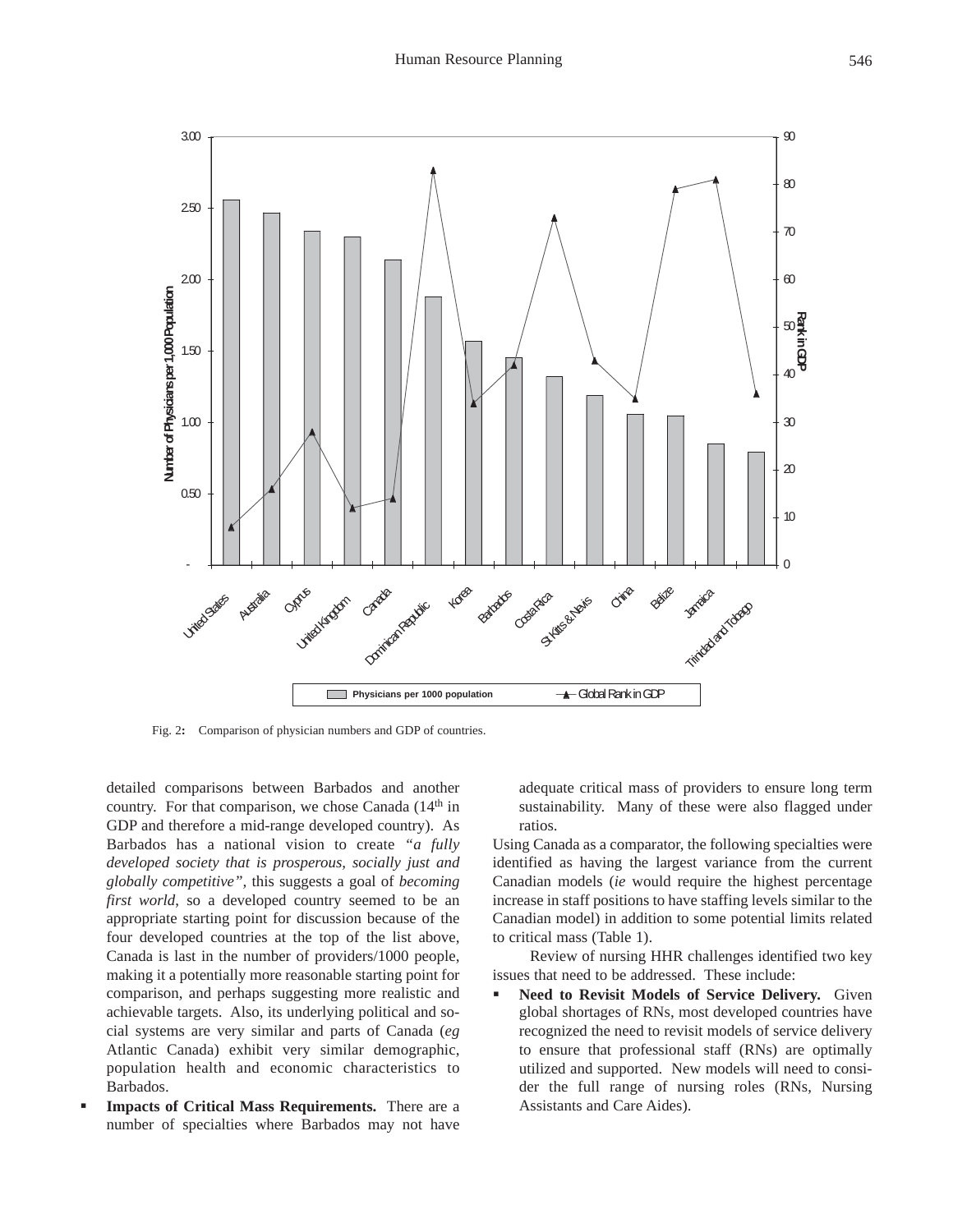|                   | Table 1: Comparison of staffing levels to the Canadian model and critical mass issues |                      |
|-------------------|---------------------------------------------------------------------------------------|----------------------|
| <b>Speciality</b> | Increase in staffing levels                                                           | <b>Critical mass</b> |
|                   | to achieve Canadian model                                                             | concerns             |

|                                                                                                                                                                                                     | to achieve Canadian model |            | concerns                                 |
|-----------------------------------------------------------------------------------------------------------------------------------------------------------------------------------------------------|---------------------------|------------|------------------------------------------|
|                                                                                                                                                                                                     | <b>Number</b>             | Percentage | <b>Available</b><br><b>Professionals</b> |
| <b>Radiation/Medical Oncology-</b>                                                                                                                                                                  |                           |            |                                          |
| Additional radiation and/or oncologists                                                                                                                                                             | 5                         | 470        | $1 - 2$                                  |
| <b>Psychiatrist</b> – Additional psychiatrist                                                                                                                                                       | 33                        | 400        |                                          |
| Diagnostic Imaging – Additional radiologists                                                                                                                                                        | 14                        | 370        |                                          |
| <b>General Surgery</b> – Additional general surgeons                                                                                                                                                | 10                        | 213        |                                          |
| Physiatry - Additional physiatrists                                                                                                                                                                 | $\overline{2}$            | 205        | $1 - 2$                                  |
| <b>Neurology</b> – Additional neurologist                                                                                                                                                           | 6                         | 205        |                                          |
| Cardiology - Additional cardiologist                                                                                                                                                                | 5                         | 180        | 3                                        |
| Anaesthesia - Additional anaesthesiologists<br>Note: pressure for this service will need to<br>increase as other surgical specialists grow                                                          | 14                        | 170        |                                          |
| Cardiovascular Surgery - Additional cardiac<br>surgeons                                                                                                                                             | $\overline{2}$            | 160        | 1                                        |
| <b>Orthopaedic Surgery</b> – Additional orthopaedic surgeons.<br>Note: trauma rates and corrective surgery<br>demands are likely greater in Barbados, when<br>health tourism impacts are considered | 7                         | 150        | 3                                        |
| <b>Neurosurgery</b>                                                                                                                                                                                 |                           |            | 1                                        |
| <b>Urology</b>                                                                                                                                                                                      |                           |            | $\overline{c}$                           |
| <b>Internal Medicine - Multiple sub-specialities</b><br>with only 1 or 2 specialists (eg, respiratory<br>infectious disease)                                                                        |                           |            | $1 - 2$                                  |
| Laboratory Medicine - Represents a critical<br>service area where current staffing levels<br>suggest more investment required for long<br>term sustainability                                       |                           |            | TBD                                      |

Note: the consulting team is not suggesting that the numbers of staff noted above should necessarily be viewed as targets, but rather that these areas may represent specialties that warrant consideration for additional investment and training.

 **Need to Support Nursing Development.** Revisiting the current career paths and options for advancement for nurses which were reported to be somewhat limited and potentially too stringent, additional options to fast track advancement and train nurses for specific care streams should be considered.

Review of allied HHR models was also based on population/provider ratios. Overall, allied health identified similar shortages to the physician findings (Table 2).

#### **Lessons Learned**

The initial planning work has been very informative and leads to some definite conclusions including specific areas of focus to ensure HHR sustainability. In addition, a more robust HHR planning model has been developed to support broader planning and design of a future HHR model.

Finally, the need for an integrated and cooperative model for designing the plan has been identified as a critical step in moving forward. For example, the need to leverage health tourism opportunities, partner with the OECS to create a Caribbean-based Centre of Excellence in some key areas (*eg* Neurosurgery), explore new financial models including partnerships between ECS countries to ensure that health costs provided between countries are fairly and appropriately captured, build incentives for people working in the private system to support delivery in the public system and partnership with private sector providers (*eg* the proposed new private hospital in Barbados), leverage international linkages and funding opportunities (*eg* Foreign Governments as well as Major International Hospitals and Foundations) and finally, the need for close collaboration between Government and the training institutions.